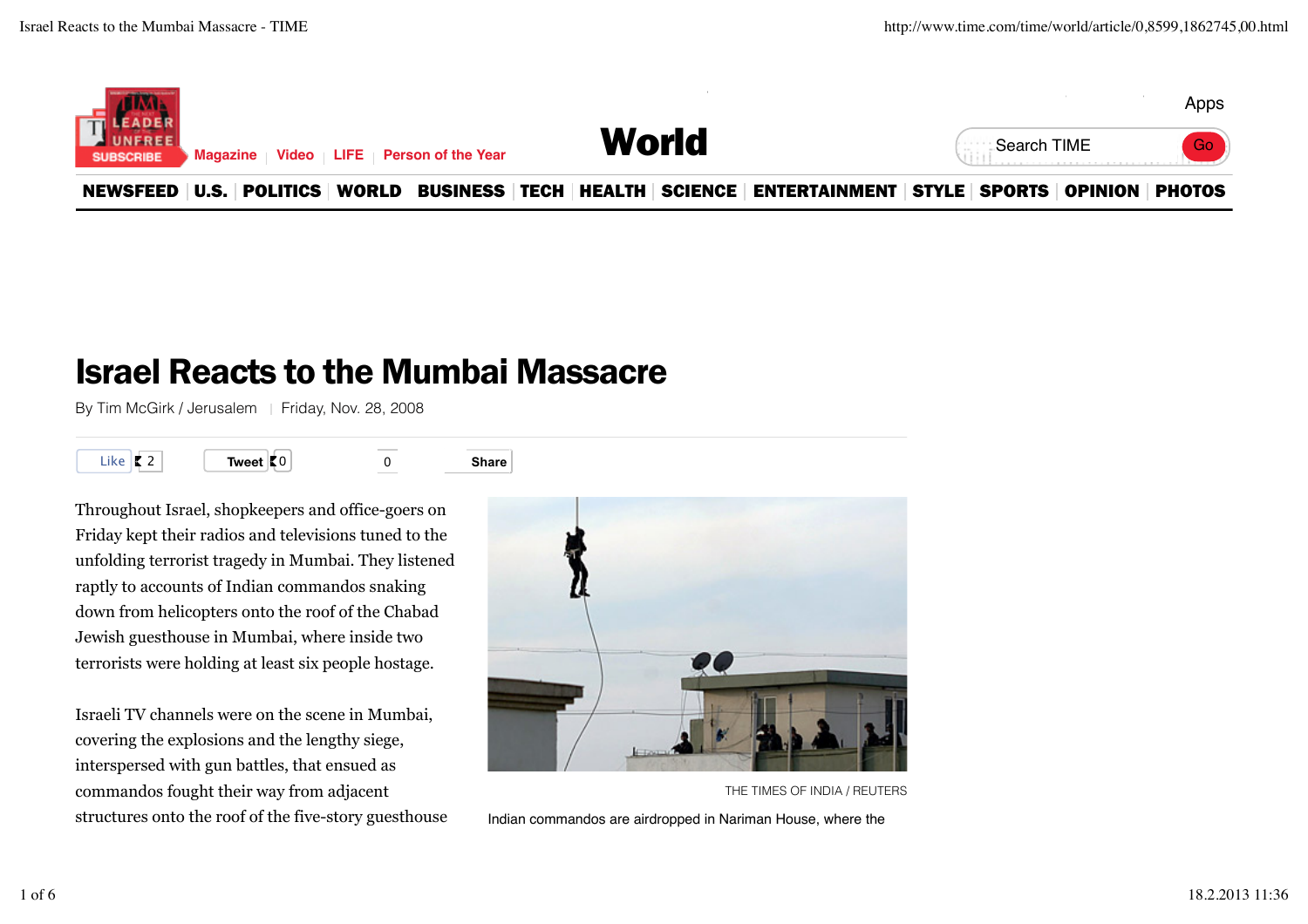and then into the building itself. It was later confirmed that the Chabad center director, a young New York Rabbi, Gavriel Holtzberg, and his Israeli wife, Rivka, were among the five hostages found

dead. Earlier, the couple's two-year-old son, Moshe, was rescued by an Indian maid who fled the building clutching the toddler. There are Chabad Houses around the world. Set up by the Chabad Lubavitchers, a Brooklyn-based movement of Orthodox, Hasidic Jews, the centers provide Jewish travelers with a place to pray in a synagogue, eat kosher meals, celebrate the Sabbath and keep in contact with their families by Internet. India is a favorite

| <b>Email</b> | Print               |
|--------------|---------------------|
| <b>Share</b> | <b>Reprints</b>     |
|              | <b>Follow @TIME</b> |

armed militants are believed to be holed out in Mumbai, November

destination of Israeli back-packers and was considered fairly safe — until now. (See pictures here of the Mumbai terror.)

28, 2008.

Israeli officials are waiting to hear if the Jewish hostages were killed when commandos stormed the building, which is in a crowded Mumbai residential neighborhood, or whether they had been slain earlier by their captors, presumed to be Muslim militants.

Soon after terrorists struck Mumbai on Wednesday, Israeil Defense Minister Ehud Barak offered to send help to India. "The attacks are part of a global wave of terror, which Israel is quite familiar with," Barak said. But India declined the assistance. Some Israeli officials voiced criticism over the way that Indian forces immediately began firing at the gunmen, rather than gathering intelligence on their adversary, or attempting to enter into negotiations with them first. Meanwhile, in India, rumors circulated that the Israelis had indeed been part of the rescue operation, a notion that may have been kick-started by the combination of Israelis staying at the Chabad house and the presence of foreign agents belonging to a security firm that happened to be in the Oberoi (also taken over by the terrorists) to prepare for the visit of an English cricket team.

Israeli officials were cautious about linking the attacks on the Chabad house to al-Qaeda or some of Israel's foes closer to home, such as Palestinian militants, Hamas or the Lebanese militia Hezballah. They say that the terrorists' target was foreigners, not just Israelis, and that the attacks against luxury hotels, restaurants, a hospital, a train station and Chabad house were designed for maximum shock value.